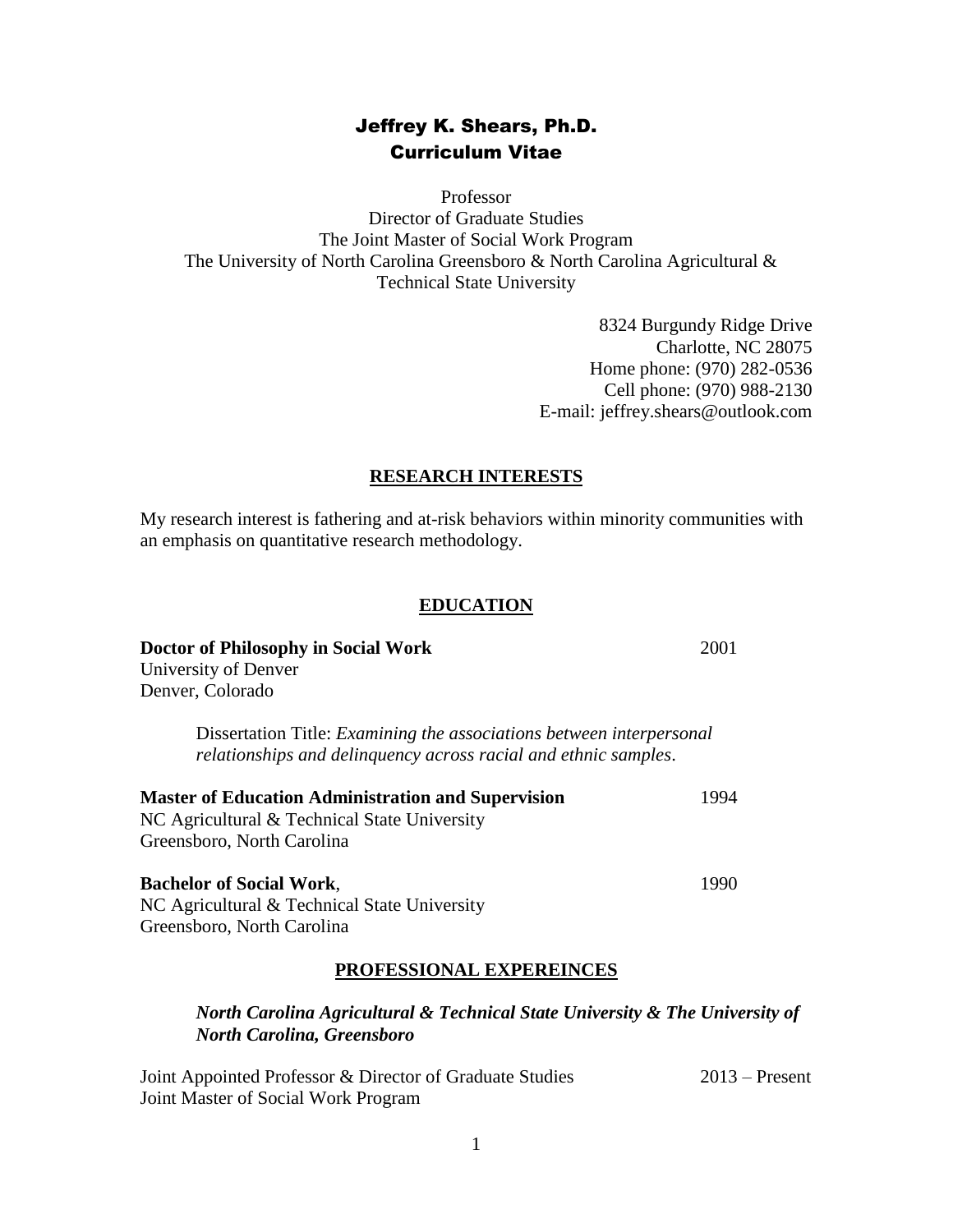The University of North Carolina, Greensboro is classified by The Carnegie Foundation as a Research University with High Research Activity. The Department of Social Work is part of the School of Health and Human Sciences. North Carolina Agricultural & Technical State University is classified by the Carnegie Foundation as a Doctoral / Research University. The Department of Sociology & Social Work is part of the College of Arts & Sciences. The Joint Master of Social Work Program is the largest graduate program in both colleges with approximately 95 students.

My responsibilities include:

Facilitating semester meetings with representatives from each university regarding the strategic planning of the JMSW program.

Represent the JMSW program at various University and College monthly committee meetings at both NC A&T and UNC Greensboro.

Allocate and administer all funding for graduate assistantships, including stipends and tuition waivers for JMSW students.

Work directly with the Directors of both university Graduate Schools on all aspects of operational activities (recruitment, marketing, website management, admissions, retention, enrollment, management, financial assistance and appeals).

Work with each University's Graduate Deans, Office of Registrars, Office of Financial Aid, Graduate School Admissions, Office of Student Health, Student Services, University Parking, and Treasures' Office to implement a new policy designed to equitably assign JMSW students to each university.

Work with Directors of both Graduate Schools and the Division of Business and Finance to implement a new policy for differential tuition for the JMSW Program.

### *The University of North Carolina, Charlotte*

The University of North Carolina Charlotte is classified by the Carnegie Foundation as a Doctoral / Research University. The School of Social Work is part of the College of Health and Human Services.

| Faculty Research Scientist - Institute for Social Capital<br>The University of North Carolina, Charlotte, NC | $2008 -$ Present |
|--------------------------------------------------------------------------------------------------------------|------------------|
| Director of the Social Work Research Consortium (SWRC)<br>The University of North Carolina, Charlotte, NC    | $2008 - 2013$    |
| Director of BSW program - Department of Social Work<br>The University of North Carolina, Charlotte, NC       | $2007 - 2013$    |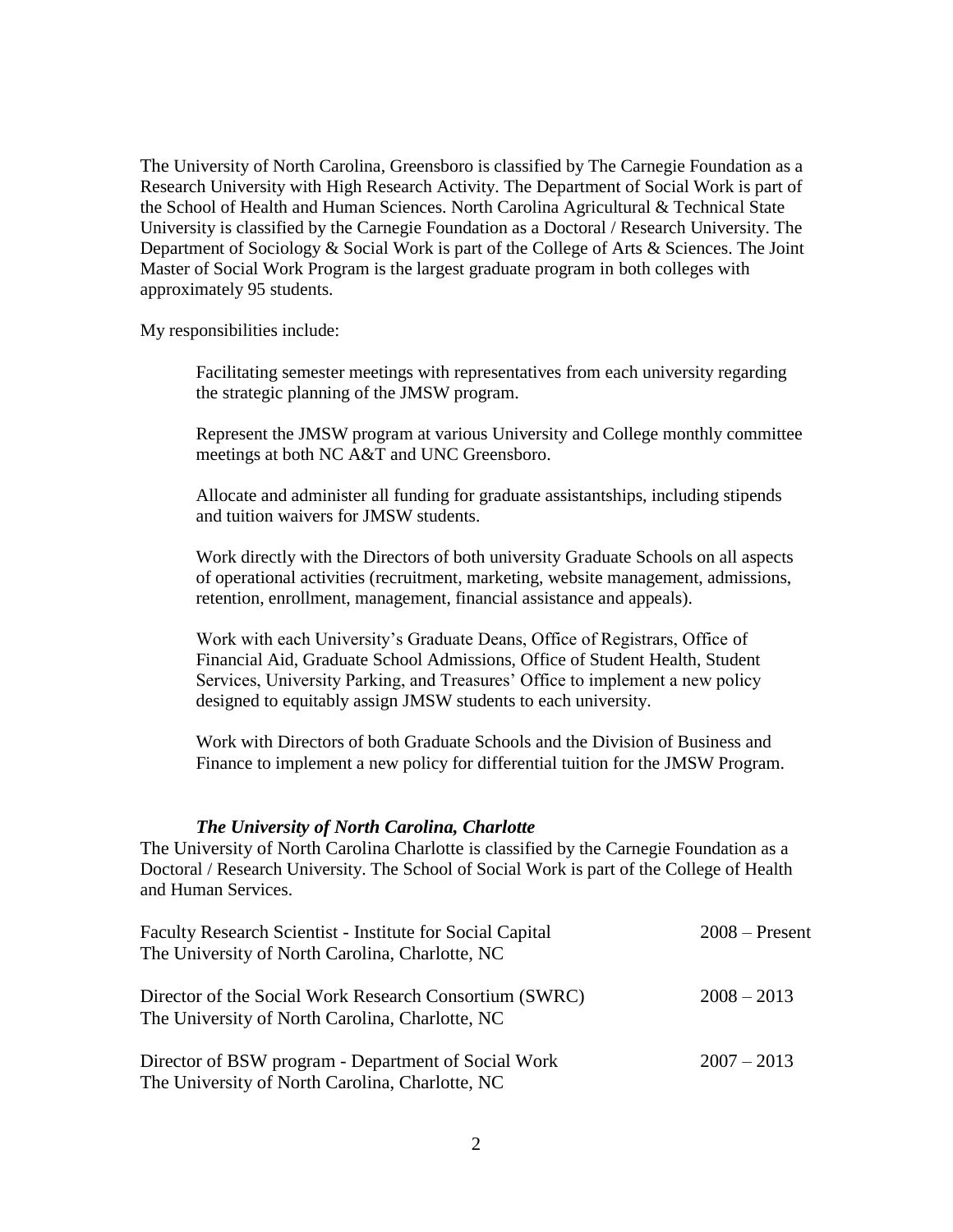| <b>Associate Professor - Department of Social Work</b><br>The University of North Carolina, Charlotte, NC                                                                                                                                                                                                                         | $2007 - 2013$ |
|-----------------------------------------------------------------------------------------------------------------------------------------------------------------------------------------------------------------------------------------------------------------------------------------------------------------------------------|---------------|
| <b>Colorado State University</b><br>Colorado State University is classified by The Carnegie Foundation as a Research University<br>with Very High research activity. The School of Social Work is part of the College of<br>Health and Human Sciences. The Ethnic Studies Department is a part of the College of<br>Liberal Arts. |               |
| Assistant Professor - School of Social Work & The Center for<br>Applied Studies in Ethnicity                                                                                                                                                                                                                                      | $2001 - 2007$ |
| Colorado State University, Fort Collins, CO                                                                                                                                                                                                                                                                                       |               |
| <b>The University of Colorado Health Sciences</b>                                                                                                                                                                                                                                                                                 |               |
| Faculty / Professional Research Associate<br>University of Colorado, Health Sciences, Denver CO                                                                                                                                                                                                                                   | $1998 - 2007$ |
| Coordinator of the Denver Father's Study of the Early Head Start<br>Research & Evaluation Project.                                                                                                                                                                                                                                |               |
| <b>The University of Denver</b>                                                                                                                                                                                                                                                                                                   |               |
| Teacher & Research Assistant<br>University of Denver School of Social Work, Denver CO                                                                                                                                                                                                                                             | $1995 - 1997$ |

# **RESEARCH GRANTS AND CONTRACTS**

### North Carolina Agricultural & Technical State University

| Title:  | Innovating Urban Justice: Lesson learned from implementation of<br>sciences and technology for promoting Human Rights Cities in<br>Indonesia and the United States |
|---------|--------------------------------------------------------------------------------------------------------------------------------------------------------------------|
| Dates:  | Under review                                                                                                                                                       |
| Amount: | \$750,000                                                                                                                                                          |
| Role:   | <b>Center Director</b>                                                                                                                                             |
| Funder: | United States Agency for International Development                                                                                                                 |
| Title:  | Understanding African-American Fathers impact on their son's<br>sexual behavior                                                                                    |
| Dates:  | $10/16 - 10/18$                                                                                                                                                    |
| Amount: | \$300,000                                                                                                                                                          |
| Role:   | CO-PI                                                                                                                                                              |
| Funder: | The National Institutes of Health                                                                                                                                  |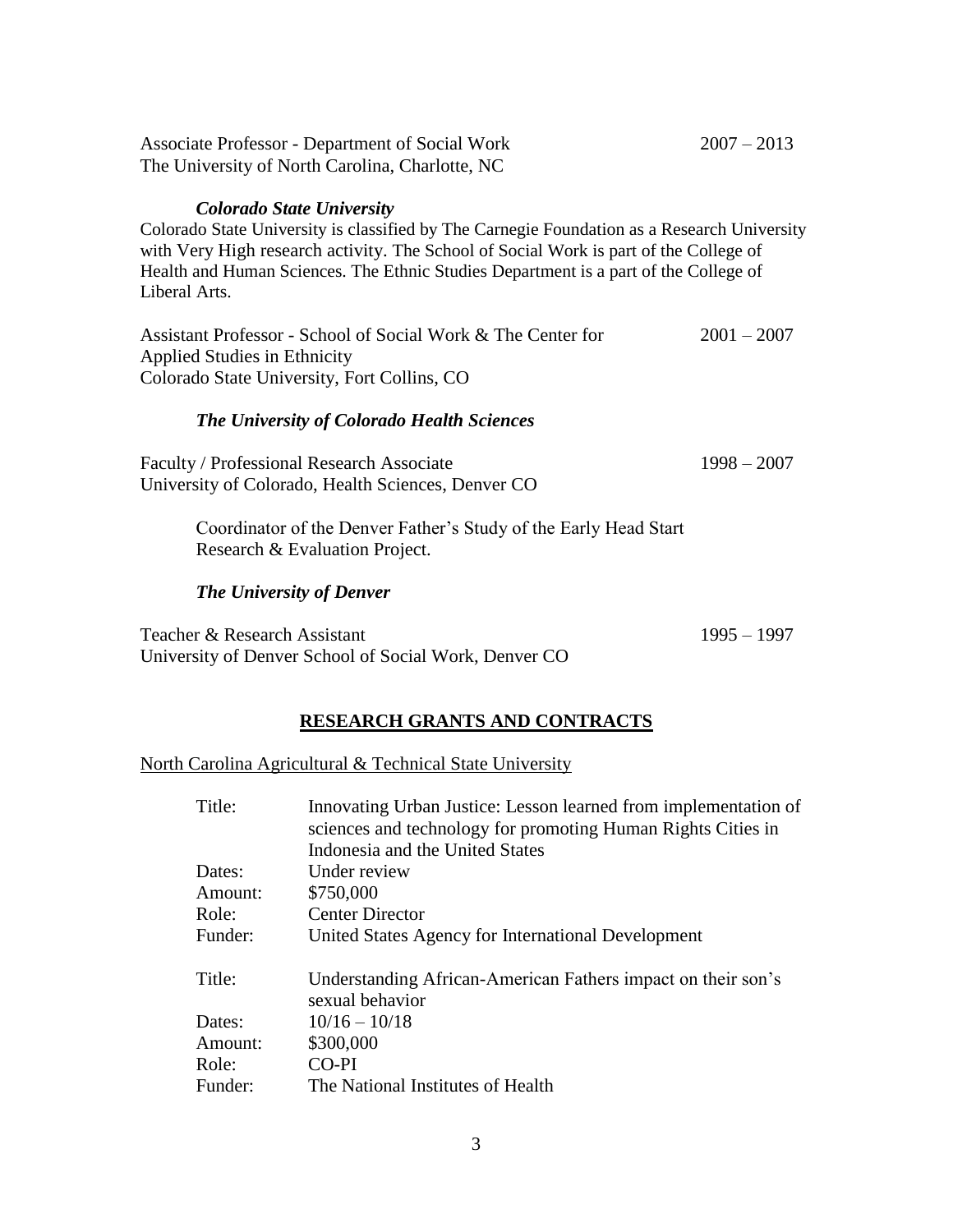| <b>JMSW Behavioral Health Workforce Education Training Grant.</b>                                    |
|------------------------------------------------------------------------------------------------------|
| $2/14 - 8/16$                                                                                        |
| \$1,094,852                                                                                          |
| CO-Principal Investigator                                                                            |
| Dr. Melissa Floyd-Pickard                                                                            |
| <b>SAMHSA Center for Mental Health Services</b>                                                      |
| Assessing the Role and Impact of African-American Fathers on<br><i>their son's sexual behaviors.</i> |
| $2/14 - 2/16$                                                                                        |
| \$50,000                                                                                             |
| Principal Investigator                                                                               |
| The NC Translational & Clinical Sciences Institute                                                   |
|                                                                                                      |

| Title:  | Exploring how child care workers engage with fathers. |
|---------|-------------------------------------------------------|
| Dates:  | $3/14 - 11/14$                                        |
| Amount: | \$14,500                                              |
| Role:   | Contractor                                            |
| Funder: | The Mecklenburg County Department of Social Services  |

# The University of North Carolina, Charlotte

| Title:                      | The Fatherhood Summit.                                                                       |
|-----------------------------|----------------------------------------------------------------------------------------------|
| Date:                       | 7/13                                                                                         |
| Amount:                     | \$7,000                                                                                      |
| Role:                       | Contractor                                                                                   |
| Funder:                     | Communities in Schools of Mecklenburg County                                                 |
| Title:                      | Accessing young Black MSM for HIV prevention through social<br>networking.                   |
| Dates:                      | $1/12 - 12/15$                                                                               |
| Amount:                     | \$1,100,000                                                                                  |
| Role:                       | CO-Principal Investigator/Mentor                                                             |
| PI:                         | Dr. Diana Rowan                                                                              |
| Funder:                     | Centers for Disease Control and Prevention (CDC)                                             |
| Title:                      | Evaluation of the L.I.F.T. program.                                                          |
| Dates:                      | $3/11 - 3/12$                                                                                |
| Amount:                     | \$1,300                                                                                      |
| Role:                       | Contractor                                                                                   |
| Funder:                     | Project L.I.F.T.                                                                             |
| Title:<br>Dates:<br>Amount: | Evaluation of the Workforce Initiative for Supportive Housing.<br>$3/09 - 3/12$<br>\$197,267 |
|                             |                                                                                              |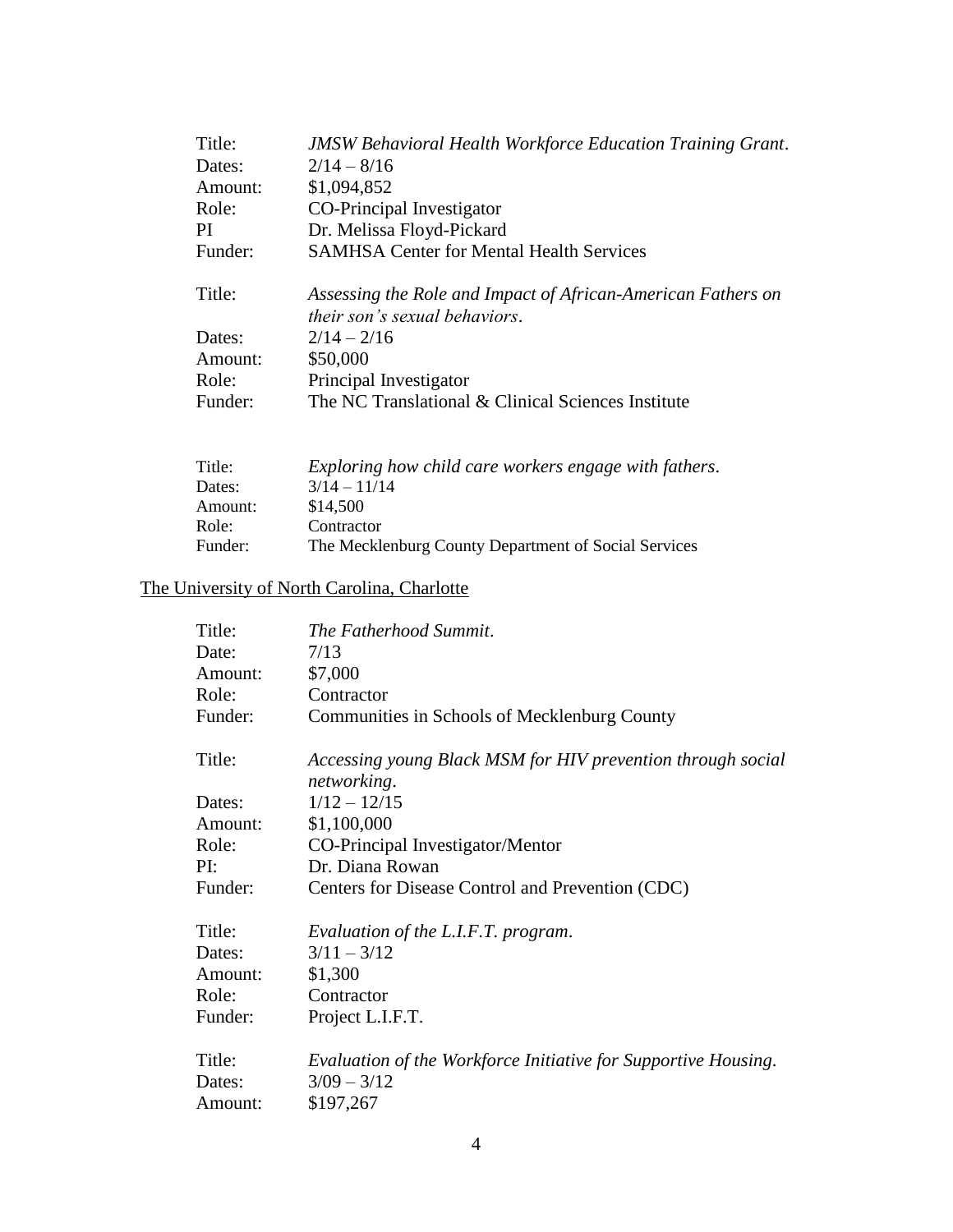| Role:   | Principal Investigator                                                                                             |
|---------|--------------------------------------------------------------------------------------------------------------------|
| Funder: | Lutheran Family Services of Mecklenburg                                                                            |
| Title:  | Evaluation of the Charlotte Mecklenburg Schools YRBS Project.                                                      |
| Dates:  | $9/09 - 6/10$                                                                                                      |
| Amount: | \$24,074                                                                                                           |
| Role:   | Principal Investigator                                                                                             |
| Funder: | Charlotte Mecklenburg County Schools - Subcontract through the<br>Centers for Disease Control and Prevention (CDC) |
| Title:  | Data Base Accessibility Project                                                                                    |
| Dates:  | $1/09 - 6/09$                                                                                                      |
| Amount: | \$30,000                                                                                                           |
| Role:   | Contractor                                                                                                         |
| Funder: | <b>Institute for Social Capital</b>                                                                                |
| Title:  | Development of protocols for the cross-reporting of interpersonal<br>violence and animal cruelty.                  |
| Dates:  | $10/08 - 5/09$                                                                                                     |
| Amount: | \$25,965                                                                                                           |
| Role:   | Contractor                                                                                                         |
| Funder: | The Humane Society of the United States                                                                            |
| Title:  | <b>Excel Assessment Tool Development</b>                                                                           |
| Dates:  | $12/07 - 7/08$                                                                                                     |
| Amount: | \$4,600                                                                                                            |
| Role:   | Principal Investigator                                                                                             |
| Funder: | <b>Excel Personal Development</b>                                                                                  |
| Title:  | Curriculum development for understanding help seeking behaviors                                                    |
|         | <i>in men</i>                                                                                                      |
| Dates:  | $12/07 - 8/08$                                                                                                     |
| Amount: | \$11,500                                                                                                           |
| Role:   | Principal Investigator                                                                                             |
| Funder: | The American Humane Association                                                                                    |

# Colorado State University

| Title:  | Inhalant use in Rural African-American communities.                                                       |
|---------|-----------------------------------------------------------------------------------------------------------|
| Dates:  | Summer 05                                                                                                 |
| Amount: | \$12,000                                                                                                  |
| Role:   | Contractor                                                                                                |
| Funder: | Tri-Ethnic Center for preventive research - Subcontract through the<br>National Institute of Health (NIH) |
| Title:  | Inhalant use among rural children.                                                                        |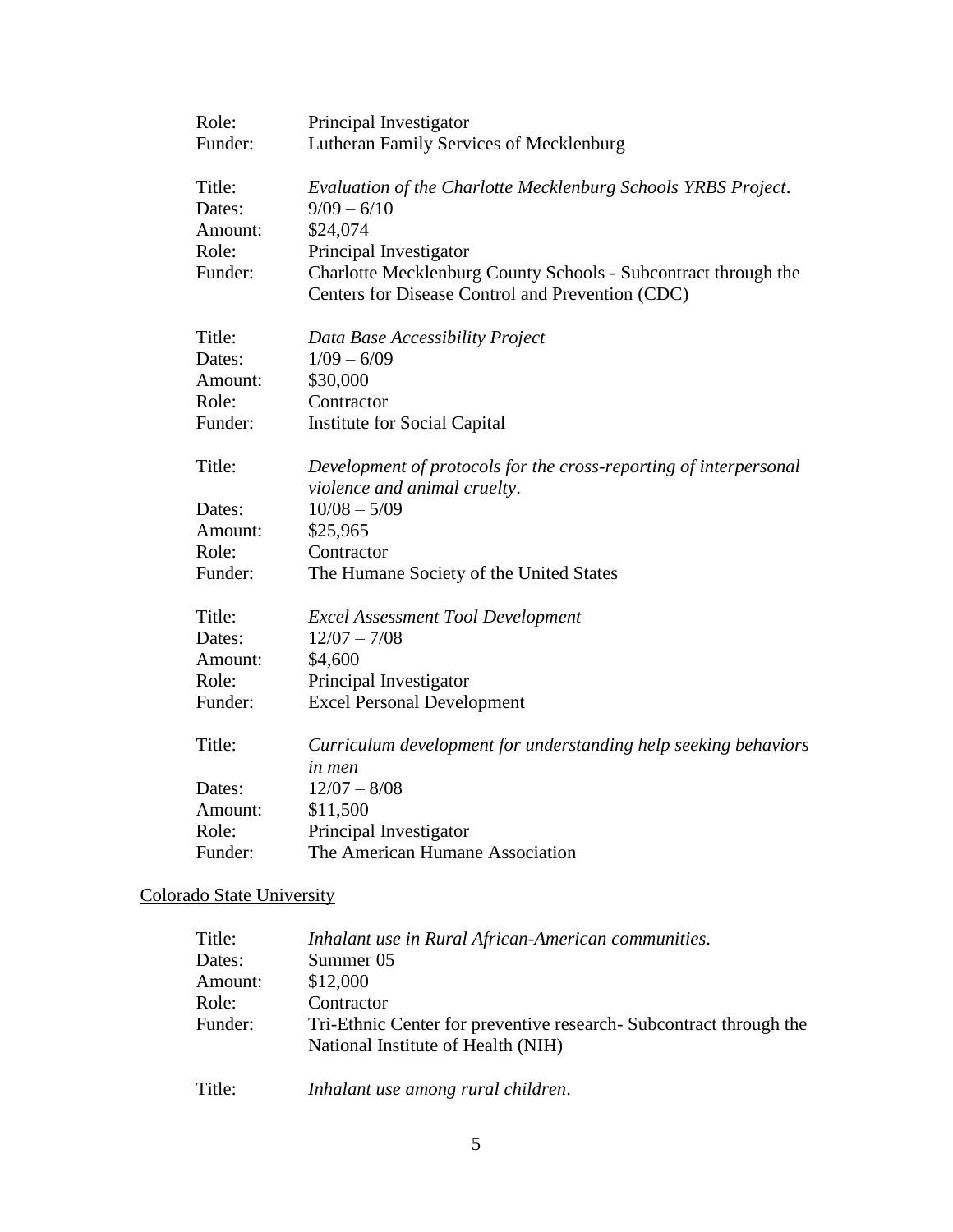| $5/03 - 7/03$                                                                |
|------------------------------------------------------------------------------|
| \$15,066                                                                     |
| Principal Investigator                                                       |
| Tri-Ethnic Center for preventive research - Subcontract through the          |
| National Institute of Health (NIH)                                           |
| Fathers' Study component of Early Head Start: Pre-kindergarten<br>follow-up. |
| $6/02 - 9/02$                                                                |
| \$14,232                                                                     |
| Contractor                                                                   |
| University of Colorado Health Sciences School of Psychiatry                  |
|                                                                              |

| Title:  | Adolescent Drug use in Rural America.                               |
|---------|---------------------------------------------------------------------|
| Dates:  | $5/02 - 6/02$                                                       |
| Amount: | \$5,128.95                                                          |
| Role:   | Contractor                                                          |
| Funder: | Tri-Ethnic Center for preventive research - Subcontract through the |
|         | National Institute of Health (NIH)                                  |

University of Denver Graduate Student

| Title:  | Scholarship Advancement Award |
|---------|-------------------------------|
| Dates:  | $10/01 - 10/02$               |
| Amount: | \$500 (maximum)               |
| Role:   | Research                      |

### **PUBLICATIONS**

#### **REFEREED JOURNAL ARTICLES**

\*Publications with graduate students

- Coakley, TM., Randolph, S., Collins, P., & **Shears, J**. (Accepted) Parent-Youth Communication to Reduce At-Risk Sexual Behavior. *Journal of Human Behavior in the Social Environment*
- Coakley, TM., Randolph, S., **Shears, J**., & Collins, P. (Accepted). Values that Fathers Communicate to Sons' about Sex, Sexuality, Relationships, and Marriage. *Social Work in Public Health*
- \*Hurt, T., **Shears, J**., O'Connor, M., & Hodge, S., (2017). Married Black men's observations of their fathers' teachings about husbandhood. *Personal Relationships*. 10.1111/pere.12171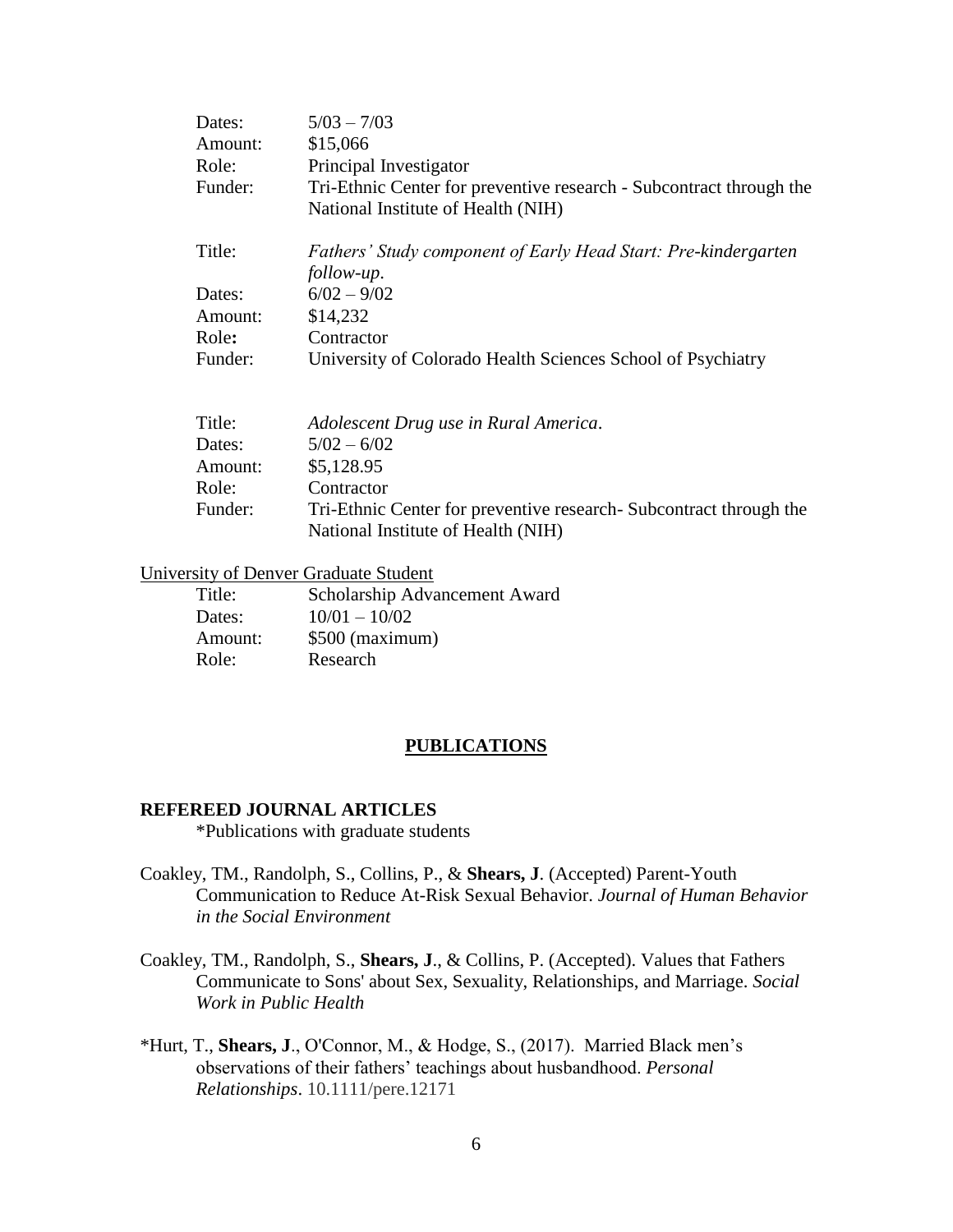- \***Shears, J**., Ross, T., Kirven, J., Coakley, T.M., Cook, S. & Grimsley, K. (2015). The Value of a Father: A qualitative analysis of children's essays about their fathers. *The Wheelock International Journal of Children, Families and Social Change.*
- Coakley, T.M., **Shears, J**., & Randolph, S. (2014). Understanding key barriers to fathers' involvement in their children's lives. *Child and Youth Services Review 35*(4), 343-364.
- **Shears, J**. (2014). Influence of Self-Concept on Young African-American Males. *NHSA Dialog 17*(2), 87-89.
- \*Rowan, D., **Shears, J**., & Johnson, D. (Under Review). Describing those who participate in House/ball events in the southeast: A descriptive study of a segment of young Black MSM.
- Washington, T., Cryer- Coupet , Q., Coakly, T., Labban, J., Gleeson, J., **Shears, J.** (2014)**.** Examining Parental Involvement as a Promotive Factor of Competence in African American Children in Informal Kinship Care. *Children and youth services review 44,* 9-15.
- **\*Shears, J**., Miller, C., McGee, M., Farinde, A., & Lewis, C. (2014). Fathers' presence as a mediator of teacher's gender effect on self-concept in young African-American males. *NHSA Dialog 17*(2), 58-67*.*
- \*Portwood, S., **Shears, J**., Brooks-Nelson, E., & Thomas, M. (2013). An Evaluation of the Impact of Services on Children in Homeless Families. *Child & Family Social Work*, doi: 10.1111/cfs.12097
- **Shears, J**. & Bubar, R., Hall, R. (2011). Understanding fathering among Native-American men. *Advances in Social Work*, *12*(2), 201-217.
- Rowan, D. & **Shears, J.** (2011). HIV/AIDS course content in CSWE accredited social work programs: A survey of current curricular practices. *Journal of Teaching and Social Work*, *31*, 119-130.
- Portwood, S., **Shears, J**., Eichelberger, C., & Abrams, L. (2010). An Institute for Social Capital: Enhancing community capacity through datasharing. *Child Indicators Research, 3*(2)*,* 261-273.
- Lewis, C., **Shears, J**., & Furman, R. (2010). An in-depth examination into the status of minority teachers in U.S. public schools: Crisis and strategies for improvement. *Teacher Education and Practice*, 23(1) 88-102.
- **Shears, J**. (2010). Understanding the effectiveness of a male presence in early childhood classrooms. *NHSA Dialog*, *13*(1), 66-70.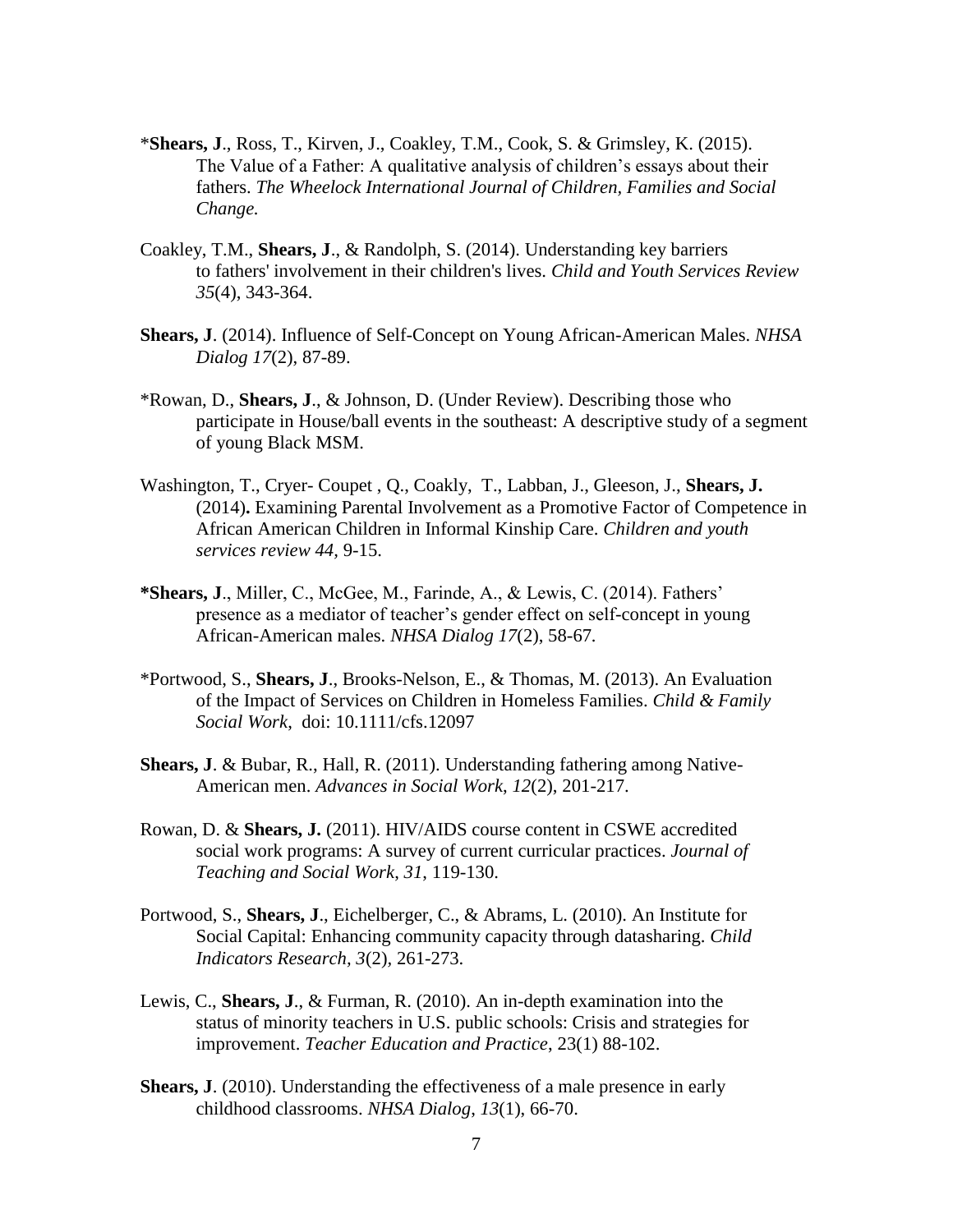- Ceglowski, D., **Shears, J**. & Furman, R. (2010). I want child care he's gonna be happy in": A case study of a father's child care experiences. *Early education and development, 21*(1), 1-20.
- McKelvey, L., Whiteside-Mansell, L., Faldowski, R., **Shears, J**., Ayoub, C., & Hart , A.D. (2009). Validity of the short form of the Parenting Stress Index for fathers of toddlers. *Journal of Child and Family Studies,18*(1), 102-111.
- **\*Shears, J**., Whiteside-Mansell, L., McKelvey, L., & Selig, J. (2008). Assessing mothers' and fathers' authoritarian attitudes: The psychometric properties of a brief survey. *Social Work Research 32*(3), 179-184.
- **\*Shears, J**., Lewis, C., Furman, R., Magee D., Scott, M., & Thompson, C. (2008). African Americans living in social isolation: Implications for social work practice. *Social Justice in Context,* 3, 68 - 79.
- Whiteside-Mansell, L., Ayoub, C., McKelvey, L., Faldowski, R., Hart, A., & **Shears, J**. (2007). Parenting Stress of low-income parents of toddlers and preschoolers: Psychometric properties of a short form of the Parenting Stress Index. *Parenting Science and Practice*, *7*(1), 27-56.
- \*Furman, R., **Shears, J**., & Badinelli, M. (2007). Mexican men and their fathers: Analyzing and representing data through the research poem. *Journal of Poetry Therapy*, *20 (3),* 141-151.
- **Shears, J.** (2007). Understanding differences in fathering activities and attitudes across race and ethnicity. *Journal of Early Childhood Research, 5*(2), 245-261.
- **\*Shears, J**., Furman, R., & Negi, N. (2007). The perceptions of Mexican American men as fathers. *Advances in Social Work, 8,* (2), 338-352.
- **Shears, J**., Summers J., Boller, K., & Barclay-McLaughlin, G. (2006). Exploring fathering roles in low-income families: The influence of intergenerational transmission. *Families in Society, 87* (2), 259-268.
- Vogel, C., Bradley, R., Raikes, H., Boller, K., & **Shears, J**. (2006). Relation between father connectedness and child outcomes. *Parenting: Science and Practice, 6*  (2/3), 189-209.
- Bradley, B., **Shears, J**., & Roggman, L., & Tamis-LeMonda, C. (2006). Lessons learned from early Head Start for fatherhood research and program development*. Parenting: Science and Practice, 6* (2/3), 259 -271.

Boller, K., Bradley, R., Cabrera, N., Raikes, H., Pan, B., **Shears, J**., & Roggman, L.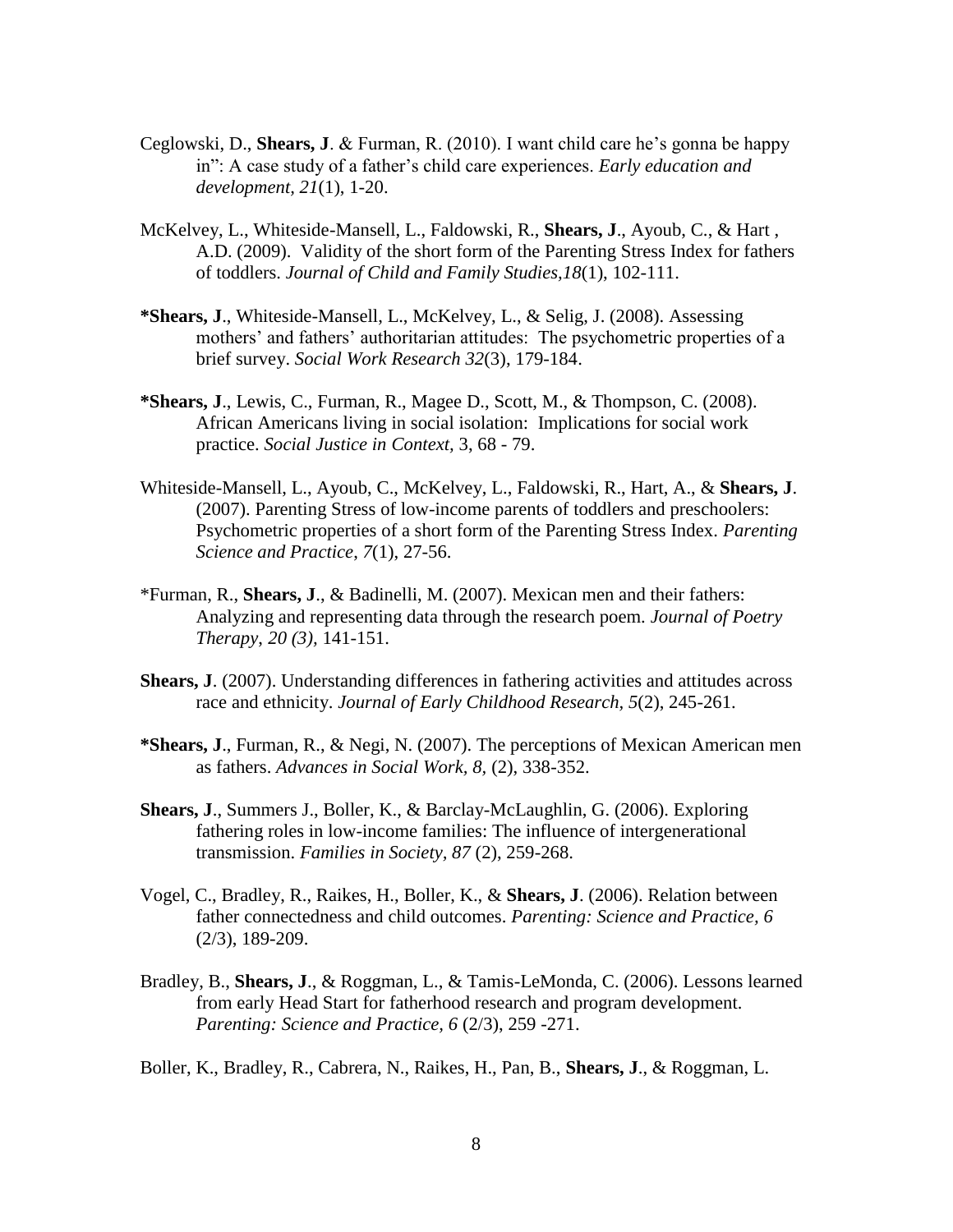(2006). The Early Head Start father studies: Design, data collection, and summary of father presence in the lives of infants and toddlers. *Parenting: Science and Practice, 6* (2/3), 117-143.

- **Shears, J**., L. Edwards, R, & Stanley, L., (2006). School bonding and substance use in rural communities. *Social Work Research, 30* (1), 6-18.
- \*Furman, R., Bender, K., Lewis, C. W., & **Shears, J**. (2006). Faculty perceptions of curricular deficits in preparing students for practice with Latinos. *Advances in Social Work, 7* (1), 33-43.
- **Shears, J**. & Robinson, J. (2005) Fathering attitudes and practices: Influences on children's development. *Child Care in Practice*, *11,* (1), 63-79.
- **Shears, J**. & Furman, R. (2005). Examining interpersonal relationships as predictors of delinquency across ethnic and racial samples. *Child & Adolescent Social Work Journal, 22* (3-4), 281-299.
- **Shears, J**., Lewis, C., & Furman, R. (2004). The dilemmas of African-American men from historically black colleges and universities in completing doctoral degrees from predominately white institutions*. Essays in Education*. Volume 11
- Furman, R., Lewis, C., **Shears, J**. (2004). Faculty attitudes regarding students' preparedness for culturally sensitive social work practice in the United States. *International Education Journal, 5*(3), 423-432.
- Furman, R., Jackson, R., Downey, E., & **Shears, J**. (2003). Social constructivist practice with youth. *Child & Adolescent Social Work Journal* 20(4): 263-275.
- **Shears, J**., Robinson, J., & Emde R. (2002). Fathering relationships and their associations with juvenile delinquency. *Infant Mental Health Journal.* Volume 23 issue 1-2, 79 – 87.

### **BOOK CHAPTERS**

- **Shears, J**. & Kirven, J., Cook, S. (2016). Examining Fatherhood in the African Community. In Smith-Ruiz, D., Clark, S. L., & Watson, M. (Eds). *Contemporary African American Families; Achievements, Challenges, and Empowerment Strategies in the twenty-First Century.* Routledge Publishing, NY.
- **\*Shears, J**., Kirven, J., & Grimsley, K. (2015) *What Fathers Need and What is Available: A needs assessment of fathering programs*. In Lawrence, S.K., Watson, J., & Anderson, B. (Eds). *The African American Father: A survey of recent scholarly research*. The Edwin Mellen Press, Lewiston, NY.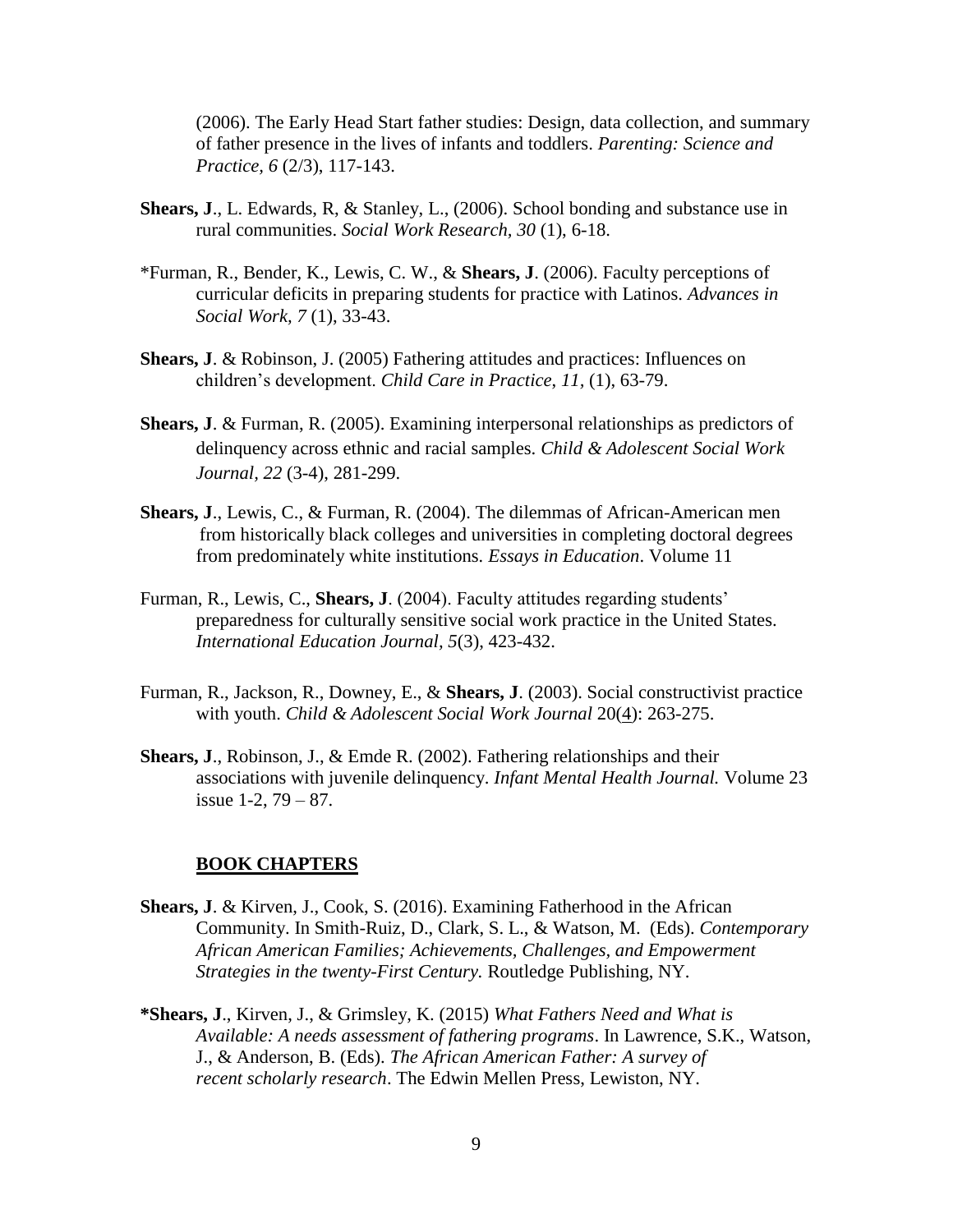- **Shears, J**. & Dudley, J. (2008). *Quantitative research methods*. In J. Dudley (Eds). *Research methods for Social Work: Becoming consumers and producers of research*. Pearson Publisher, Boston MA.
- Whiteside-Mansell, L., McKelvey, L, Ayoub, C., Faldowski, R., Hart, A., **Shears, J**. and members of the Measurement Working Group (2005). *Psychometrics of the Short Form of the Parenting Stress Index for Preschoolers – An examination across racial groups.* In F. Lamb-Parker, J. Hagen, D. Jaspen, L. Lebrun, R. Robinson, C. Tamis-LeMonda, & L. Baumwell (Eds). *Promoting positive development in young children: Designing strategies that work* (pp 172-173). Administration for Children, Youth, and Families, Washington, D.C.
- Boller, K., Cabrera, N., Roggman, L., Ryan, R., Fitzgerald, H.E., McKelvey, L., Bradley, R., Shannon, J., **Shears, J**., Raikes, H., Vogel, C., Summers, J. (2005). Key findings from the Early Head Start Father Studies. In F. Lamb-Parker, J. Hagen, D. Jaspen, L. Lebrun, R. Robinson, C. Tamis-LeMonda, & L. Baumwell (Eds). *Promoting positive development in young children: Designing strategies that work* (pp 474-480). Administration for Children, Youth, and Families, Washington, D.C.
- Scott, M., & **Shears, J**. (2003). Social Work with African-Americans. In Morales & Sheafor (Ed.), *Social Work: A profession of many faces* (pp 519-536). Boston MA: Allyn and Bacon, Upper Saddle River, NJ.

### **TECHNICAL REPORTS**

- \*Thomas, L., **Shears, J.,** Pate, M., & Priester, M. (2014). Moore Placement permanent Supportive Housing evaluation study.
- **\*Shears, J**. & Grimsley, K. (2013). *Exploring the connection between fatherlessness and anger*. Fathers Incorporated, Albany NY.
- Portwood, S., **Shears, J**., Brooks-Nelson, E., & Thomas, M. L. (2012). *An evaluation of the impact of services on children in homeless families*. Lutheran Family Services of Mecklenburg County, Charlotte NC.
- **Shears, J.,** Portwood, S., & Brooks-Nelson, E. (2010). *The Youth Risk Behavior Survey (YRBS) report*. Charlotte Mecklenburg County Schools, Charlotte NC.
- **Shears, J.** (2010). *Data accessibility project report.* The Institute for Social Capital, The University of North Carolina Charlotte, Charlotte NC.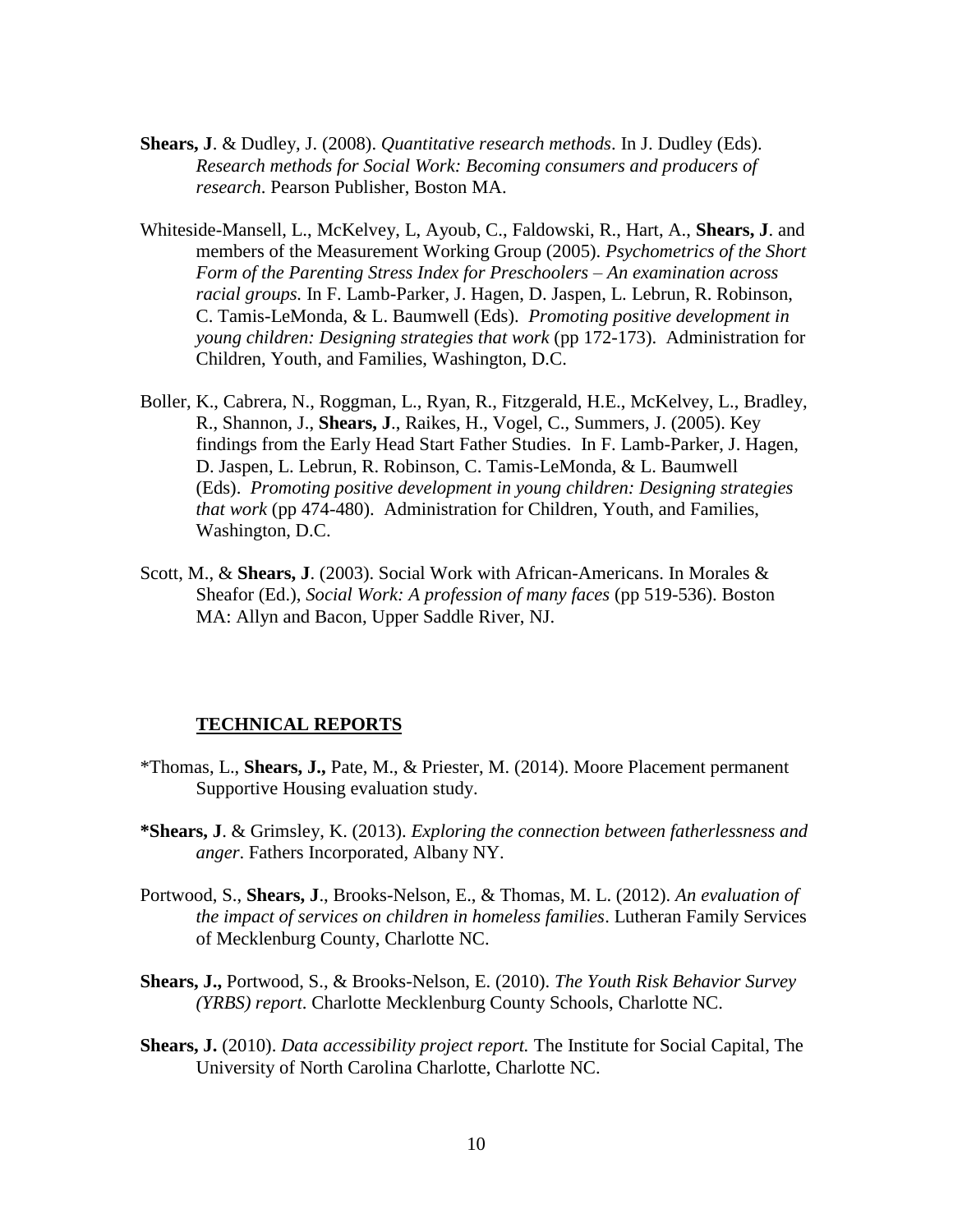- **Shears, J**., Portwood, S., & Abrams, L. (2008). *Enhancing school success for African-American youth in Charlotte Mecklenburg.* The Charlotte Post Foundation, Charlotte NC.
- **Shears, J.** & Furman, R. (2008). *Working with fathers: A review of the literature*. The American Humane Association, Washington, DC.

### **BOOKS**

**Shears, J**. & Shuler, C. (2011). *What All Dads Should Know.* Createaspace Publishers, Charleston, SC.

#### **PROFESSIONAL PRESENATIONS**

#### **International**

Cabrera, Natasha, and V. Jeffrey Evans. *'Fathers in Early Head Start: Who Are They?*" With Kim Boller, Jeanne Brooks-Gunn, John M. Love, Rachel F. Schiffman, & Jeffrey Shears. (July, 2000). Paper presented at the XII Biennial International Conference on Infant Studies, Brighton, UK.

#### **National Conferences**

- **Shears, J.** (April, 2015). Engaging fathers in the Child Welfare and Related Child Services & Family Systems. Super Session at the Child Welfare League of America National Conference Arlington VA
- **\*Shears, J**. Carter, L. (October, 2014). *Fathers Reflection of Their Fathers: Finding Meaning in Narratives Using Text Mining*. Poster Presentation at the National Council on Social Work Annual Program Meeting. Tampa, FL
- Rowan, D., **Shears, J**., & Johnson, D. (November, 2013). *Utilizing a participant-driven approach to design and implement an online HIV prevention intervention for young Black MSM and Black Transwomen.* 142nd American Public Health (APHA) Annual Meeting and Exposition. Boston, MA
- **Shears, J**. (July, 2014). *Father's reflection of their fathers*. Invited Plenary speaker at the National Association for Relationship and Marriage Education National Conference. Frisco TX.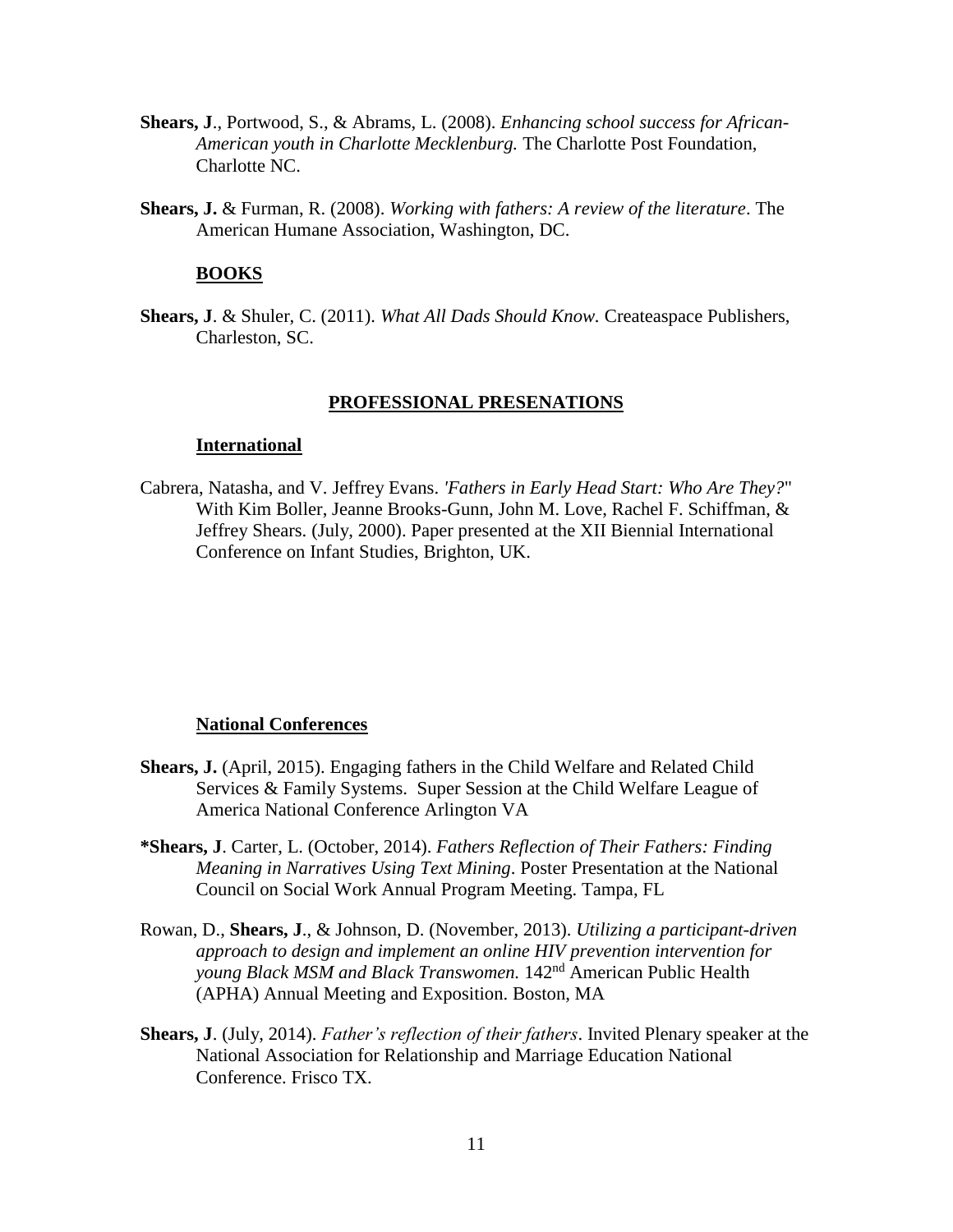- **Shears, J**. (June, 2014). *Exploring father's impact on their daughters*. Invited participant at the 2nd Annual Fatherhood Conference. Raleigh NC.
- **Shears, J**. (May, 2014). *How to involve fathers in child welfare*. Invited participant at Eastern Regional Child Support Association National Conference. Greensboro NC.
- **Shears, J**. (August, 2013). *What Dads Do: Father's Effect on Infant Development*. Invited Plenary speaker at the National Association for Relationship and Marriage Education National Conference. Anaheim CA.
- **Shears, J**. (February, 2013*). Examining the African-American post the Moynihan Report*. Invited Panelist at The Urban Institute and Fathers Incorporated Research Findings Forum, Washington DC.
- **Shears, J**. & Portwood, S. (October, 2010). *Facilitating datasharing to support community and university research*. Paper presentation at the National Outreach scholarship Conference, Raleigh, NC
- **Shears, J**. Bradley, R. & Cabrera, N. (April, 2009). *The impact of Early Head Start: Do fathers make a difference?* Paper presented at the Society for Research in Child Development Biennial Meeting. Denver, CO.
- **Shears, J**. & Portwood, S. (March, 2009) *Enhancing community capacity through data sharing across agencies serving children and families*. Clemson University, Center on Neighborhood and Family Life. Building safe, humane, and responsive communities for children and families. Greensville, SC.
- **Shears, J**. (June, 2009).*The benefits of marriage to African-American fathers and its effect on children*. Invited speaker at the Annual African American Healthy Marriage Initiative's (AAHMI) Connecting Marriage Research to Practice Conference. Chapel Hill, NC.
- **Shears, J**. (April, 2008). *Understanding father's influence on infant development*. Paper presented at the 29<sup>th</sup> Annual Child and Family Development Conference. Charlotte, NC.
- **Shears, J**., Johnson, W., & Perry, A. (January, 2008). *Paternal Involvement among African American Fathers: Evidence from the Early Head Start Research and Evaluation Project and the Fragile Families and Child Well-Being Study*. Paper presentation at the Twelfth National Conference for the Society for Social Work Research. Washington, DC.
- **Shears, J**. (April, 2007). *The help seeking behaviors in men*. Paper presented at the National Humane Society's National Quality Improvement Center for Non-Resident Fathers and the Child Welfare System. Denver, CO.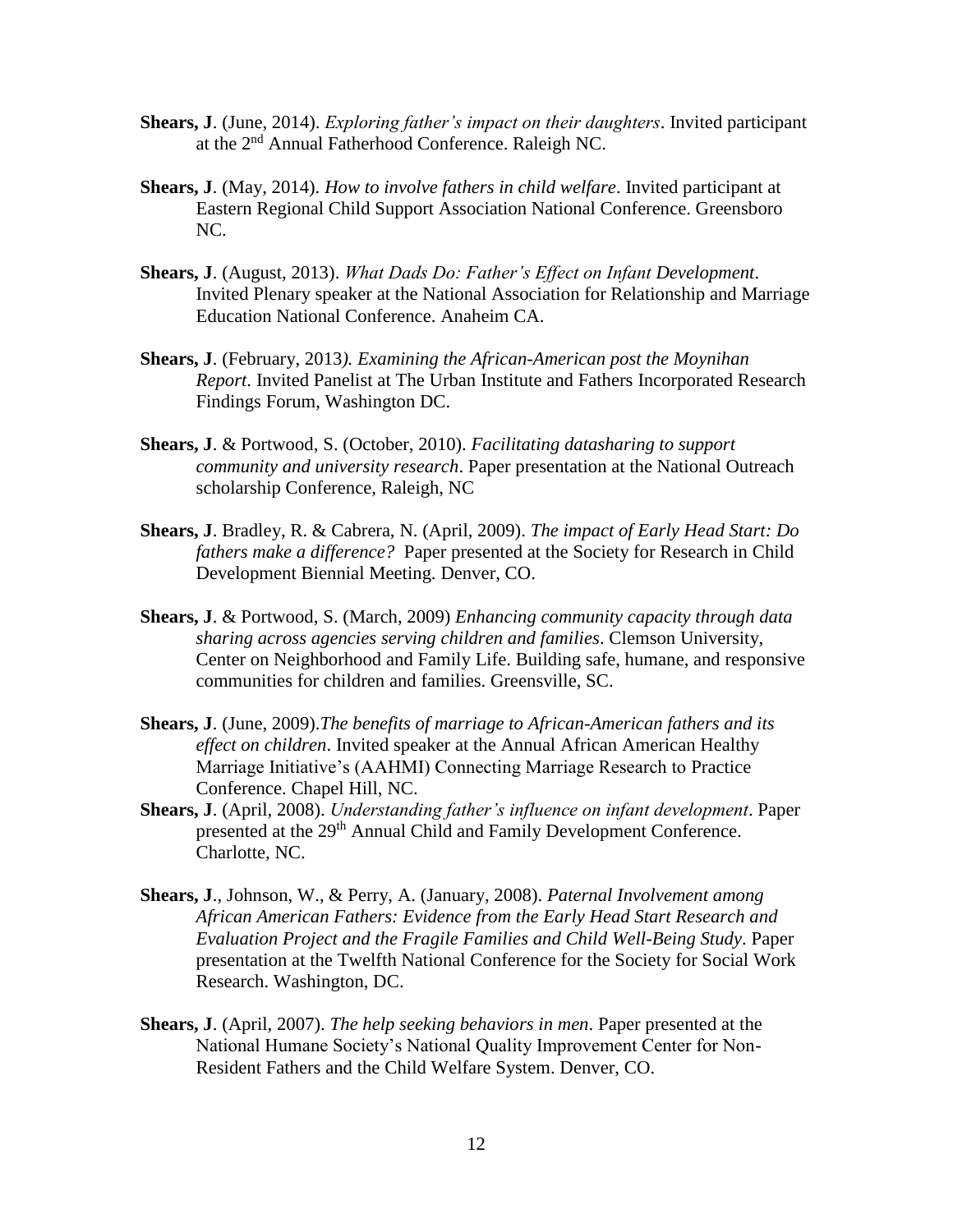- **Shears J**., & Curenton, S. (December, 2007). *Nurturing Fathers: How African American fathers promote child development*. Paper presentation at the National Black Child Development Annual Conference. Miami, FL.
- **Shears, J**., Furman, R, & Negi, N. (January, 2007). *The perceptions of Mexican American men as fathers*. Paper presentation at the Eleventh National Conference for the Society for Social Work Research. San Francisco, CA.
- **Shears, J**. (September, 2006). *Understanding the roles of African-American fathers*. Invited speaker at the 1<sup>st</sup> Annual African American Healthy Marriage Initiative's (AAHMI) Connecting Marriage Research to Practice Conference. Chapel Hill, NC.
- Whiteside-Mansell, L., McKelvey, L., Ayoub, C., Faldowski, R., Hart, A., & **Shears, J**. (July, 2004). Psychometrics of the Short Form of the Parenting Stress Index for Preschoolers – An examination across racial groups. Poster presentation at the Head Start 7<sup>th</sup> National Research Conference. Washington, DC.
- Raikes H., Boller, K., Cabrera, N., Bradley, R. Roggman, L., Ryan, R., Fitzgerald, H., McKelvey, L., Shannon, J., **Shears, J**., Vogel, C., Summers, J., McAllister, C., & Tamis-LeMonda, C. (July, 2004*). Key Findings From Early Head Start Father Studies*. Poster presentation at the Head Start 7<sup>th</sup> National Research conference. Washington, DC.
- Whiteside-Mansell, L., McKelvey, L., Ayoub, C., Faldowski, R., Hart, A., & **Shears, J**. (November, 2003). *Validity of the short form of the parenting stress index for parents of preschoolers*. Poster presentation at the 2003 Early Head Start Consortium meeting. Washington. DC.
- **Shears, J**. (May, 2003). *Fathering Attitudes and Practices: Direct and Indirect Influences on Children's Development*. Paper presented at the Society for Research in Child Development (SRCD) Biennial meeting.
- **Shears, J**. (August, 1999). *Hearing Dads: Experiences of low-income fathers*. Invited Speaker to the Solnit Fellows' Training Institute, Zero-to-Three, National Center for clinical Infants Programs, Denver CO.
- Boller, K., & **Shears, J**. (June, 1999). *The role of Fathers and Father Figures in Low-Income Families*. Paper presented at the Annual National Psychological Society Conference, Denver CO

### **Regional Conferences & Community Engagement**

**Shears, J.** (2016, October). Understanding the importance of fathers in the lives of children. The Fatherless Daughter Program. Guilford County Child Development Center. Greensboro NC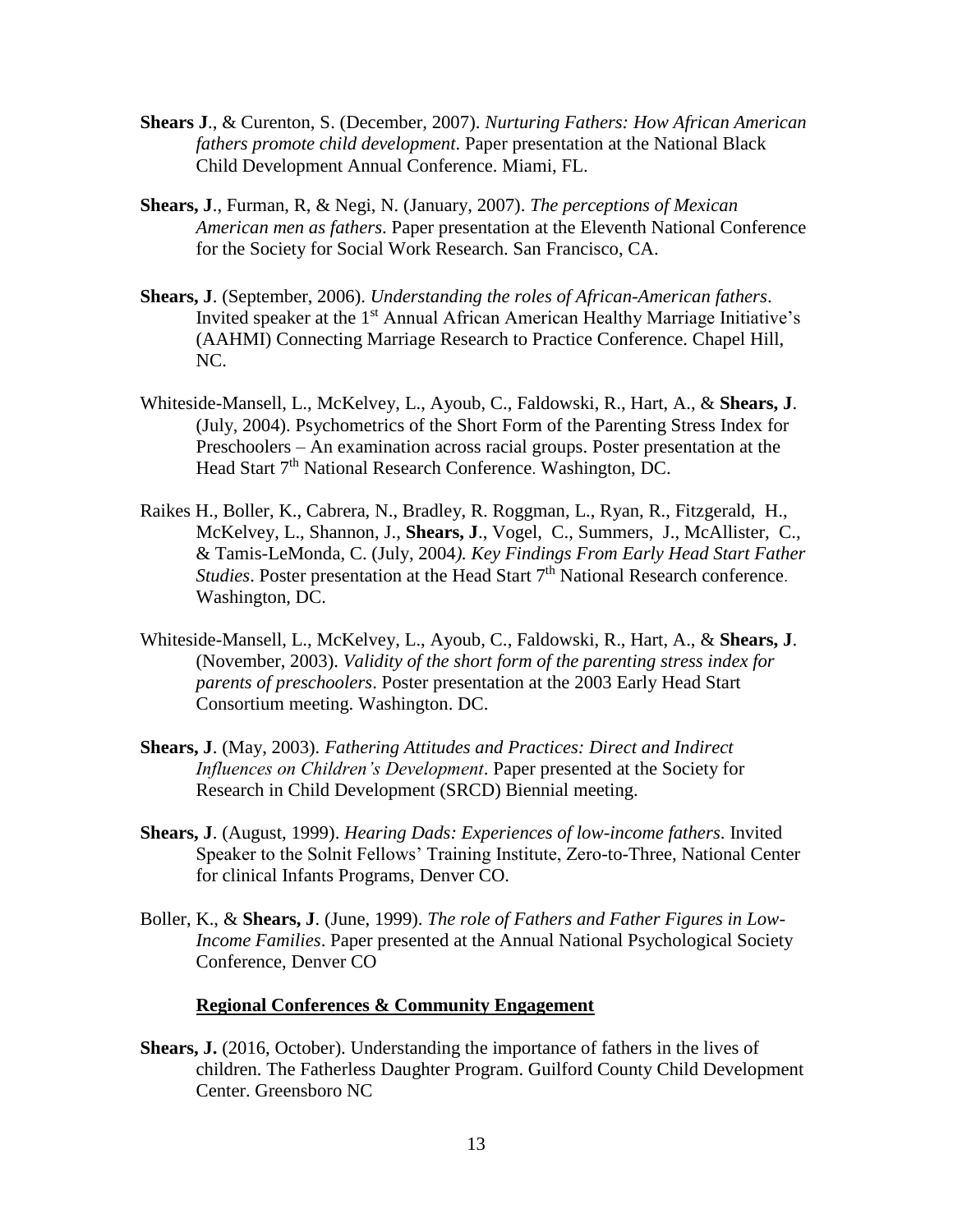- **Shears, J.** (2016, October). Children, Youth and Family-Focused Agency Self-Assessment of Father Friendliness: Statistical Findings. National Association of Social Workers – Pennsylvania State Conference. King of Prussia PA
- **Shears, J.** (2016, April) Exploring Father's Reflection of their Fathers Using the Word Cloud. The Fathers Incorporated Conference and Family Expo. Atlanta GA.
- **Shears, J**. (2014, April). *Fathers' importance in the lives of children*. University City Church men's retreat. Ashville NC.
- **Shears, J**. (2014, April). *Dads matter*! Missionary Baptist church. Concord NC.
- **Shears, J**. (2013, March). *What is a good father*? The Learning Collaborative Men's Day Conference. Charlotte NC.
- **Shears, J**. (2013, December). *Exploring the roles of fathers*. The Fathering Co-Mission Summit, Rome GA.
- **Shears, J**. & Coakley, T. M. (2013, November). *The importance of fathers in child welfare*. 6<sup>th</sup> Annual Model Court Abuse, Neglect, and Dependency Conference. Charlotte, NC.
- **Shears, J**. (2013, October). African-American fathers' influence on children's development. The UNCC Africana Studies Conference, Charlotte NC.
- **Shears, J**. (2013, April). *What Dads do: How father's play influences child development*. 34th Annual Child & Development Conference. Charlotte, NC.
- **Shears, J**. (2013, April). *The Father Factor*. Invited Panelist at Communities in Schools Safe Journey/APP program. Charlotte, NC.
- **Shears, J**. (2013, April). *Understanding mother's roles in supporting fathers*. Invited presenter at the Hawthorne High School Safe Journey. Charlotte, NC.
- **Shears, J**. (2013, April). *What do we know about Dads: A review of the literature*. Invited presenter at the African American Healthy Marriage Initiative (AAMHI). Memphis TN.
- **Shears, J**. (2013, March). *Father's importance to early infant development*. Invited presenter at The Learning Collaborative. Charlotte, NC.
- **Shears, J**. (2013, February). *Understanding fathers and their effect on children development*. Invited presenter at the African American Healthy Marriage Initiative (AAMHI). Savannah GA.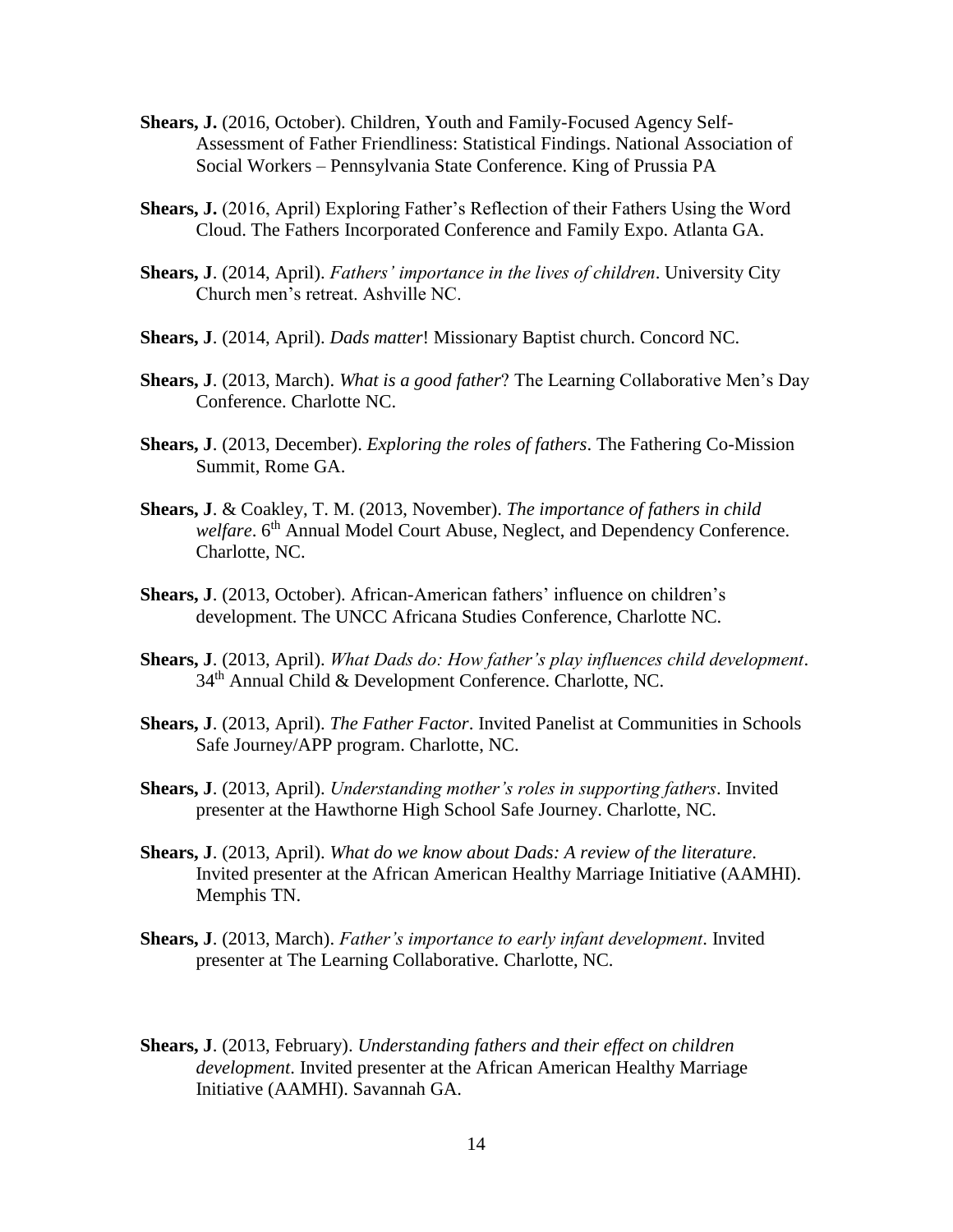- Portwood, S., **Shears, J**., Abrams, L. & Eichelberger, C. (2009). *Enhancing Community Capacity Through Datasharing Across Agencies Serving Children and Families*. Building Safe, Humane, and Responsive Communities for Children and Families Symposium. Charlotte, NC.
- **Shears, J**. (2009). Invited Speaker. NC Child Welfare Education Collaborative program. Charlotte, NC.
- **Shears, J**. (2008). *Understanding African-American Males*. Invited Keynote Speaker. Forum on the African-American Male: Developing a vision for connecting Family, Education, and Community. Wilmington, NC.
- **Shears, J**. (2002, May). *Juvenile Delinquency across Ethnic and Racial samples. A test of Control Theory*. Paper presented at the 3rd Annual Kid's Brains Conference, Denver CO.
- **Shears, J**. (2001, May). *Intergenerational fathering and juvenile delinquency*. Paper presented at the 2nd Annual Kid's Brains Conference, Denver CO.
- **Shears, J**. (2000, May). *The Perception of Parenting and Delinquency*. Poster presented at the Biennial Developmental Psychological research Group Retreat, Estes Park, CO.
- Robinson J, Korfmacher J, Green S, **Shears J**, Song N, & Emde R. (2000, May). Predicting three years of program use and acceptance by parents enrolled in Early Head Start. Poster presented at the Biennial Developmental Psychological research Group Retreat, Estes Park, CO.

### **PROFESSIONAL ACTIVITES**

### Editorial Activities:

| (2008)             | Reviewer for Lyceum Books Research Methods for Social Work     |
|--------------------|----------------------------------------------------------------|
| $(2006 - Present)$ | Consulting Editor to Families in Society                       |
| $(2002 - Present)$ | Consulting Editor to the Journal of Baccalaureate Social Work  |
| (2004)             | Guest Editor E-Journal of Teaching and Learning in Diverse     |
|                    | Settings $(2)1$ .                                              |
| (2005)             | Guest peer reviewer: Parenting: Science and Practice           |
| (2005)             | Guest peer reviewer: The International Journal of Men's Health |
|                    |                                                                |

### **Memberships**

2013-2014 The Learning Collaborative Board Member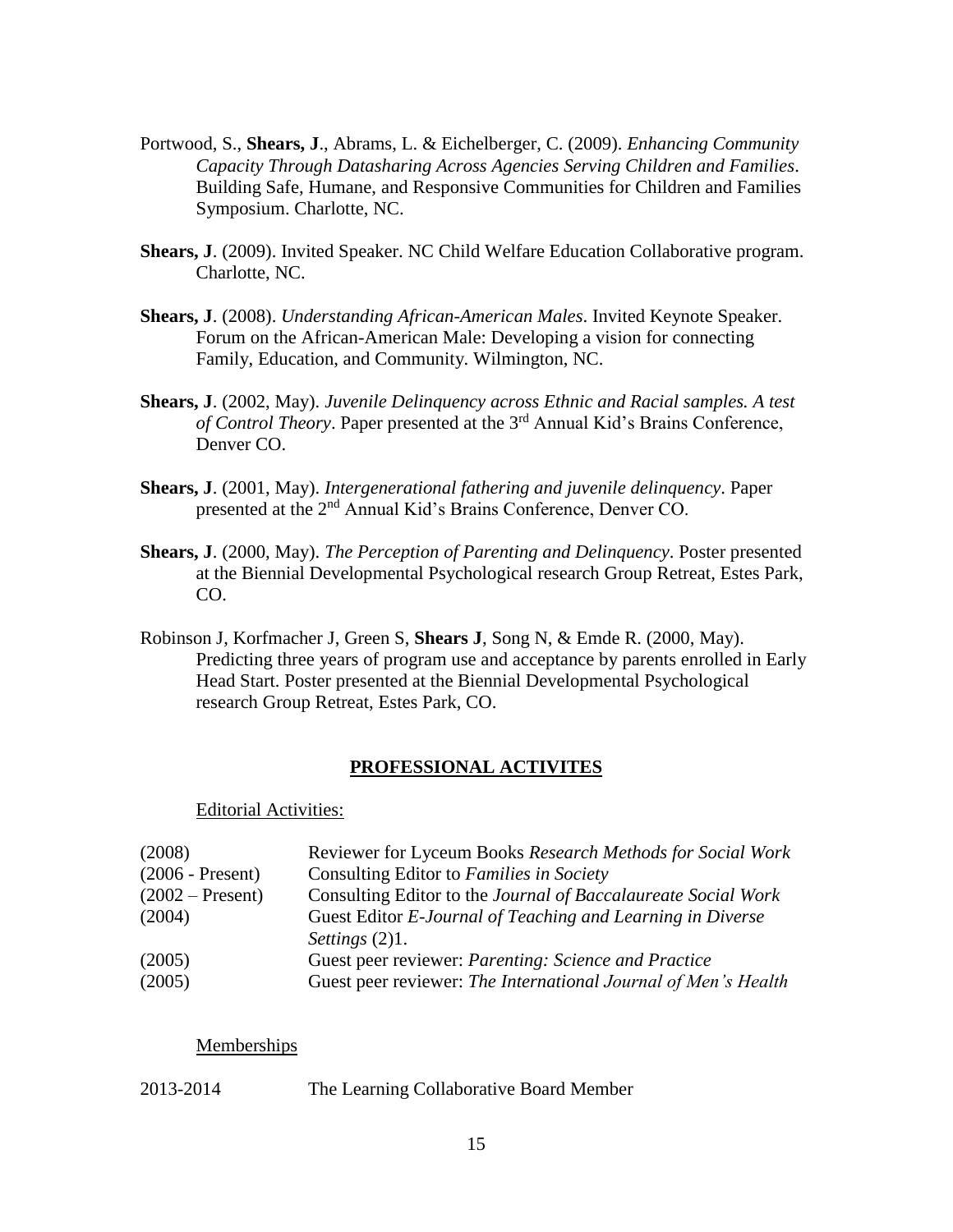| 2013-2014        | <b>Guilford County Fatherhood Coalition</b>                     |
|------------------|-----------------------------------------------------------------|
| 2010-2013        | <b>Council on Social Work Education</b>                         |
| 2011-2010        | Journal of Baccalaureate Social Work Consulting Editor          |
| 2009-2011        | National Fatherhood Initiative Reviewer for National Fatherhood |
|                  | Initiative RFP                                                  |
| 2009-Present     | <b>Families in Society Consulting Editor</b>                    |
| 2009-2011        | <b>Diversity Proposal Grant Review Committee</b>                |
| 2007 & 2009      | Review Panelist for the National Fatherhood Initiative          |
| 2008-2009        | North Carolina Child Welfare Education Collaborative Program    |
| 2008-Present     | <b>Institute for Social Capital Faculty Research Scientist</b>  |
| 2008             | Mecklenburg County Fatherhood Initiative                        |
| 2007             | Review Panelist for the National Fatherhood Initiative          |
| $1998 -$ Present | Early Head Start National Research Consortium                   |
| $2002 - 2005$    | African-American Research Consortium (AARC), Colorado State     |
|                  | University                                                      |
| 2005             | National Fatherhood Forum Invited Participant                   |
| $2006$ – Present | Emerging scholar interdisciplinary network                      |
| 2006 & 2008      | Society for Social Work Research (SSWR)                         |

### **HONORS & AWARDS**

| 1995-1997 | Graduate School Tuition and Registration Scholarship, University<br>of Denver University                                            |
|-----------|-------------------------------------------------------------------------------------------------------------------------------------|
| 2003      | Blanche Hughes Distinguished Faculty Award, Black Student<br>Services, Colorado State University                                    |
| 2003      | Excellence in Education, Athletic department, Colorado State<br>University                                                          |
| 2008      | Teaching Award Building Educational Strengths and Talents<br>(BEST) – University Center for Academic Excellence - UNC-<br>Charlotte |

### **TEACHING & ADVISING**

### **Teaching**

*Undergraduate Courses*:

Social Work Research Methods Social Work Introduction to Social Work Ethnic Studies Introduction to Black Studies Ethnic Studies African-American Situations

*Graduate Courses*:

Social Work Research Methods II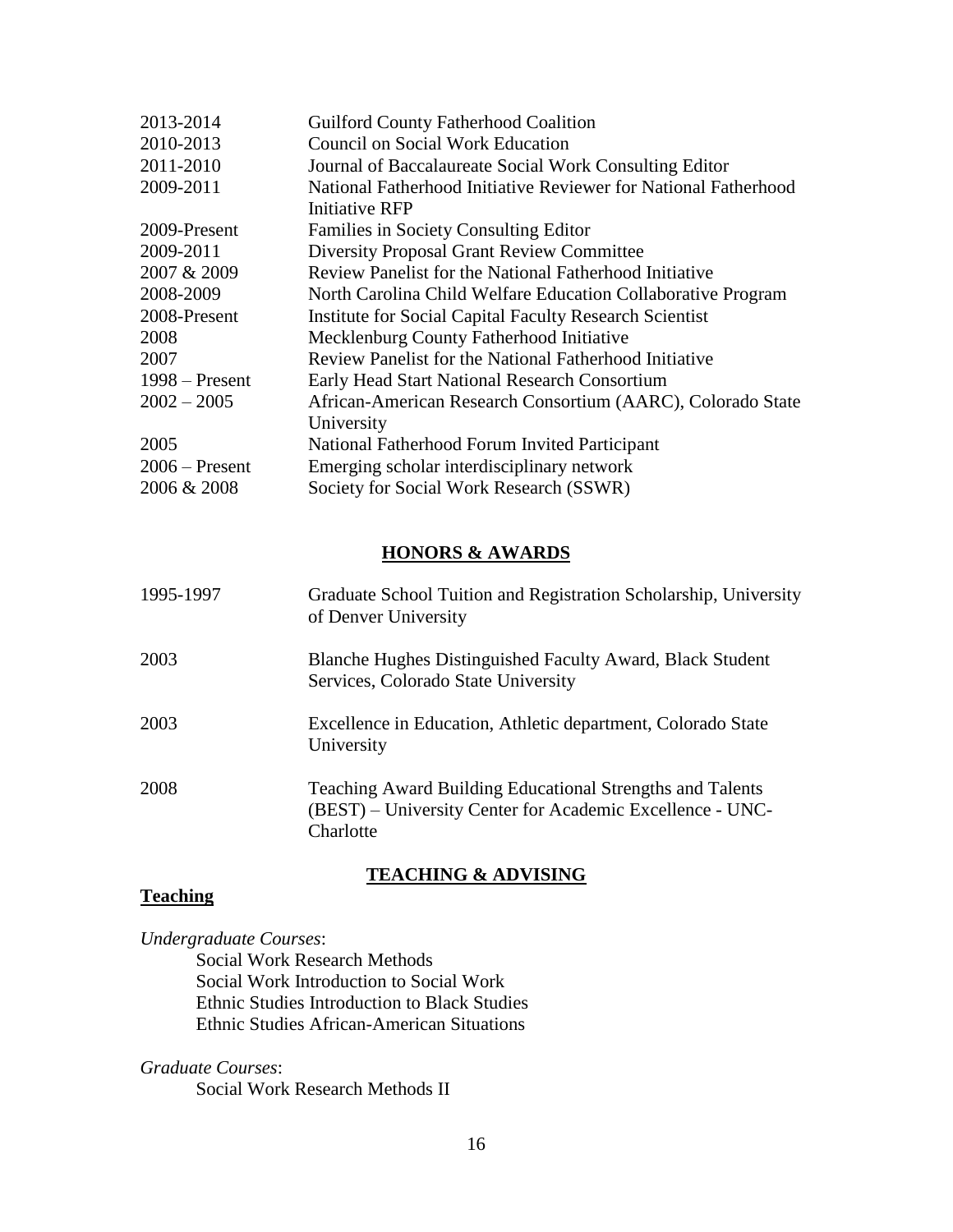Social Work Research Methods I Social Work Macro-Level Practice Research

### **Service on Doctoral Committees:**

Social Work Keysha Dunbar – Outside Member - UNC Chapel Hill (Completed 2012)

Health Services Research Elizabeth Radcliff – Outside Member – UNC Charlotte (Completed 2013)

Education

James Kador – Outside Member Colorado State University (Completed 2006) Linda Walton-Todd – Outside Member - Colorado State University (Completed 2005) Lester Washington – Outside Member Colorado State University (ABD)

### **Masters Degree Committees**

### Social Work

| Lynette Overmeyer (Completed 2005) | Dawn Capewell (Completed 2005)          |  |
|------------------------------------|-----------------------------------------|--|
| Shawna Gilbert (Completed 2005)    | Joseph Jueschke (Completed 2005)        |  |
| Melissa Capps (Completed 2005)     | Peggy Benavidez (Completed 2004)        |  |
| Camille Campbell (Completed 2005)  | LeeAnn Skinner-Ortega (Completed 2004   |  |
| Candice                            | Marie Vacura<br>Kechter Completed 2004) |  |
|                                    | (Completed 2004)                        |  |
| Melissa Barth (Completed 2003)     | Amy Zeitz (Completed 2004)              |  |
| Kara McCallum Completed 2003)      | Lisa Cole (Completed 2003)              |  |
| Jose Sandoval (Completed 2003)     | Jennifer Cullinane (Completed 2003)     |  |
| Sonya Davis (Completed 2003)       | Beth Corbitt (Completed 2003)           |  |
| Tenica McGowan (Completed 2002)    | Melissa Spitz (Completed 2002)          |  |
| Jamie Blair (Completed 2002)       | <b>Stacy Duenwald (Completed 2002)</b>  |  |
| Kristin Pullen (Completed 2002)    | Sharon Barela (Completed 2002)          |  |
| Stefanie Curry (Completed 2002)    | Barbara Hardy (Completed 2002)          |  |
| Brent Clay (Completed 2002)        | Carol Kitchell (completed 2002)         |  |
| Sherri Elman (Completed 2002)      |                                         |  |
|                                    |                                         |  |

Human Development & Family Studies Jennifer Corbitt-Price (Completed 2003) Michelle Mirr (Completed 2004)

Undergraduate McNair Scholars Research program Brittany Herbert, Department of Social Work "The Impact of an Absentee Father"

### **DEPARTMENTAL & UNIVERSITY SERVICE**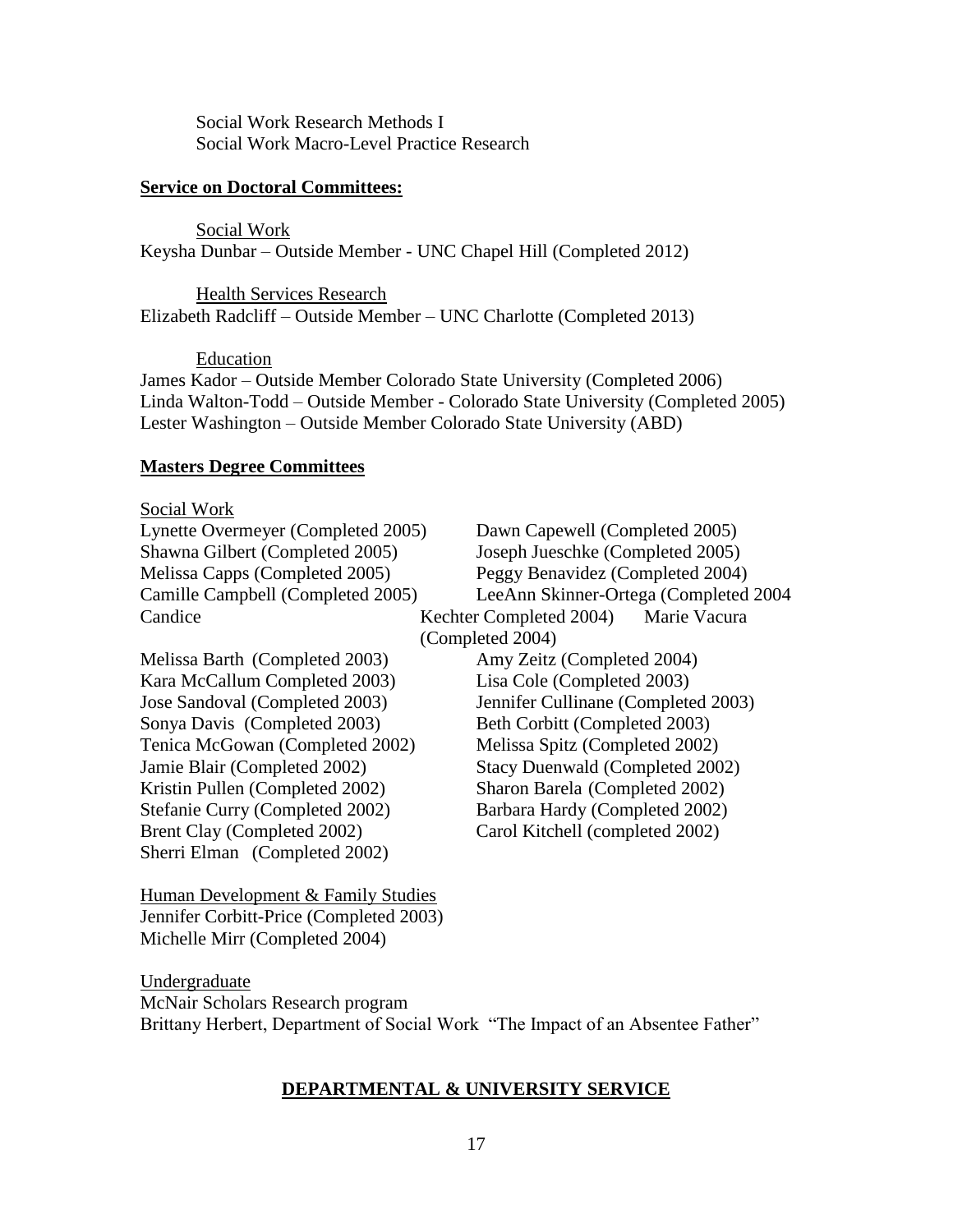### **North Carolina Agricultural & Technical State University & The University of North Carolina, Greensboro**

| <b>University Committees:</b><br>The Graduate School Curriculum Committee, | $(2014 - Present)$ |  |
|----------------------------------------------------------------------------|--------------------|--|
| <b>College Committee:</b>                                                  |                    |  |
| Teacher Education Committee (College of Education),                        | $(2013 - Present)$ |  |
| <b>Department Committee:</b>                                               |                    |  |
| Administrative team (2006-2013)                                            |                    |  |
| Tenure and Promotion Review Committee (Department of Criminology)          |                    |  |
|                                                                            | (2015)             |  |
| <b>Faculty Search Committee, Chair</b>                                     | (2015)             |  |

#### **University of North Carolina, Charlotte**

### **University Committees:**

The University Faculty Executive Committee, (2012 – 2015) College of Health and Human Services Faculty representative, (2012 – 2015) Diversity Challenge Fund Committee, (2007 – 2010)

### **College Committee:**

Advising Committee (CHHS), 2007 Dean's Advisor Board (CHHS), 2012

### **Department Committee:**

Administrative team (2006-2013) Social Work Department Tenure and Promotion Review Committee  $(2012 - *Chair*)$ Kinesiology Tenure and Promotion Review Committee  $(2011 - 2012)$ Faculty Search Committee, 2010

#### **Other:**

Institute for Social Capital Data and Research Oversight Committee (DAROC) (2009 – Present)

#### **Colorado State University**

#### **College Committees:**

Western Slope Committee (Social Work), 2001 - 2006 Technology Committee (Social Work), 2002 - 2006 Curriculum Committee (CASAE), 2001 - 2006 Curriculum Committee (Social Work), 2002 - 2006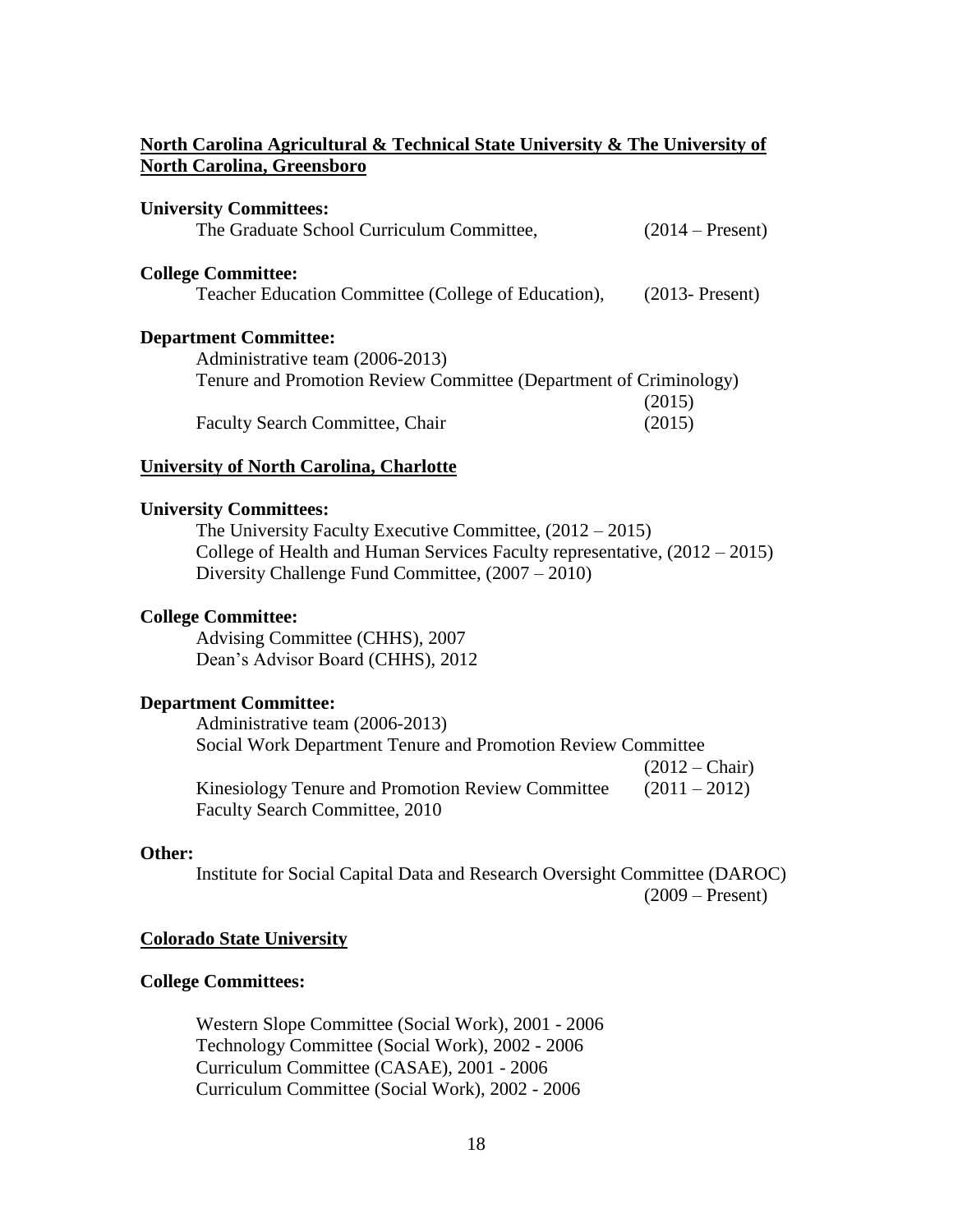Noon Hour Speaker Series (CASAE), 2001 **Chair** - Executive Committee (CASAE), 2003 Search Committee Fall 04 (CASAE), 2004 Search Committee Fall 03 (CASAE), 2003

#### **Additional Student Service:**

Pride Magazine Forum (**Moderator**) 2007 Mecklenburg County Fatherhood Initiative Forum (Speaker) 2008 UNC-Charlotte Office of Educational Outreach – (**Presenter)** 2008 McNair Scholars Program (**Mentor**) 2007 Building Better Brothers, 2006 Black Student Alliance (**Advisor**), 2002 Phi Beta Sigma Fraternity (**Advisor**), 2001 – present

### **Board and Community Service:**

The Learning Collaborative, 2013 – 2015 Board Member

The Charlotte Post Foundation, 2010 – 2011 Board Member

The United Way of Central Carolinas, 2009 Public Policy Committee

- City of Charlotte and Mecklenburg County Task Force, 2009 Fatherhood Town Meeting Planning Committee
- Poudre School District, 2002 Teachers' workshop - Working with African-American Students

The Early Head Start Research and Evaluation Consortium, 2001 – Present Consortium Member, Emphasis on the Fathering Work Group

#### **News Clips/Interviews/Documentaries**

<http://www.blogtalkradio.com/thefathermattersshow> (2015)

[http://www.wfmynews2.com/story/news/local/good-morning](http://www.wfmynews2.com/story/news/local/good-morning-show/2014/02/24/documentary-highlights-fatherless-youth/5773425/)[show/2014/02/24/documentary-highlights-fatherless-youth/5773425/,](http://www.wfmynews2.com/story/news/local/good-morning-show/2014/02/24/documentary-highlights-fatherless-youth/5773425/) February 2014

[http://www.livestrong.com/article/248805-what-are-child-rearing-practices/,](http://www.livestrong.com/article/248805-what-are-child-rearing-practices/) August, 2013